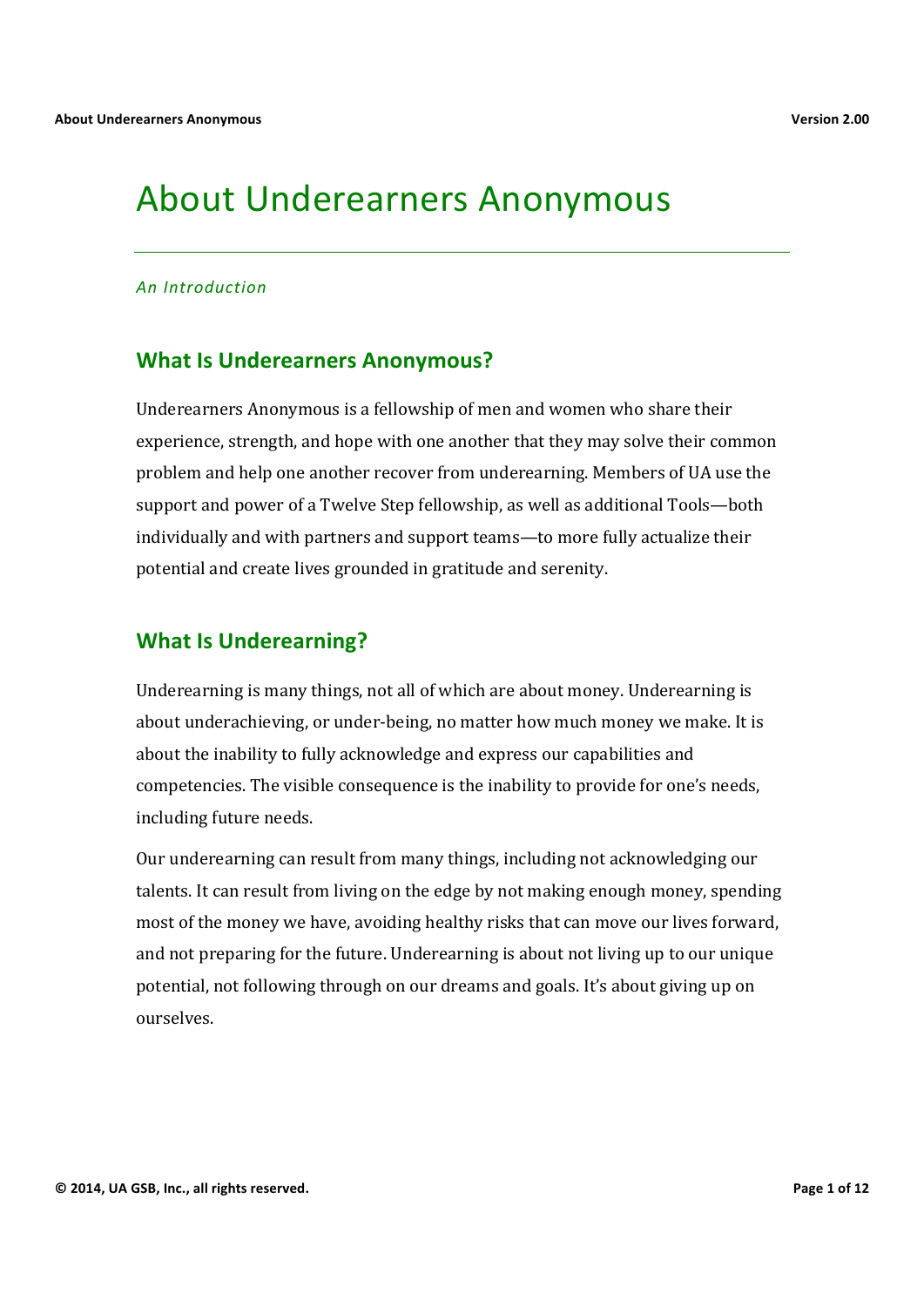# **Symptoms of Underearning**

UA has defined twelve Symptoms of Underearning that help us to determine if we suffer from compulsive underearning. As we work the program, we see our awareness of these symptoms deepen and, in time, experience signs of recovery from them.

- 1. **Time Indifference.** We put off what must be done and do not use our time to support our own vision and further our own goals.
- 2. **Idea Deflection.** We compulsively reject ideas that could enlarge our lives or careers, and increase our profitability.
- 3. **Compulsive Need to Prove.** Although we have demonstrated competence in our jobs or business, we are driven by a need to re-prove our worth and value.
- 4. **Clinging to Useless Possessions.** We hold onto possessions that no longer serve our needs, such as threadbare clothing or broken appliances.
- 5. **Exertion/Exhaustion.** We habitually overwork, become exhausted, then under-work or cease work completely.
- 6. **Giving Away Our Time.** We compulsively volunteer for various causes, or give away our services without charge, when there is no clear benefit.
- 7. **Undervaluing and Underpricing.** We undervalue our abilities and services, and fear asking for increases in compensation or for what the market will bear.
- 8. **Isolation.** We choose to work alone when it might serve us much better to have co-workers, associates, or employees.
- 9. **Physical Ailments.** Sometimes, out of fear of being larger or exposed, we experience physical ailments.
- 10. **Misplaced Guilt or Shame.** We feel uneasy when asking for or being given what we need or what we are owed.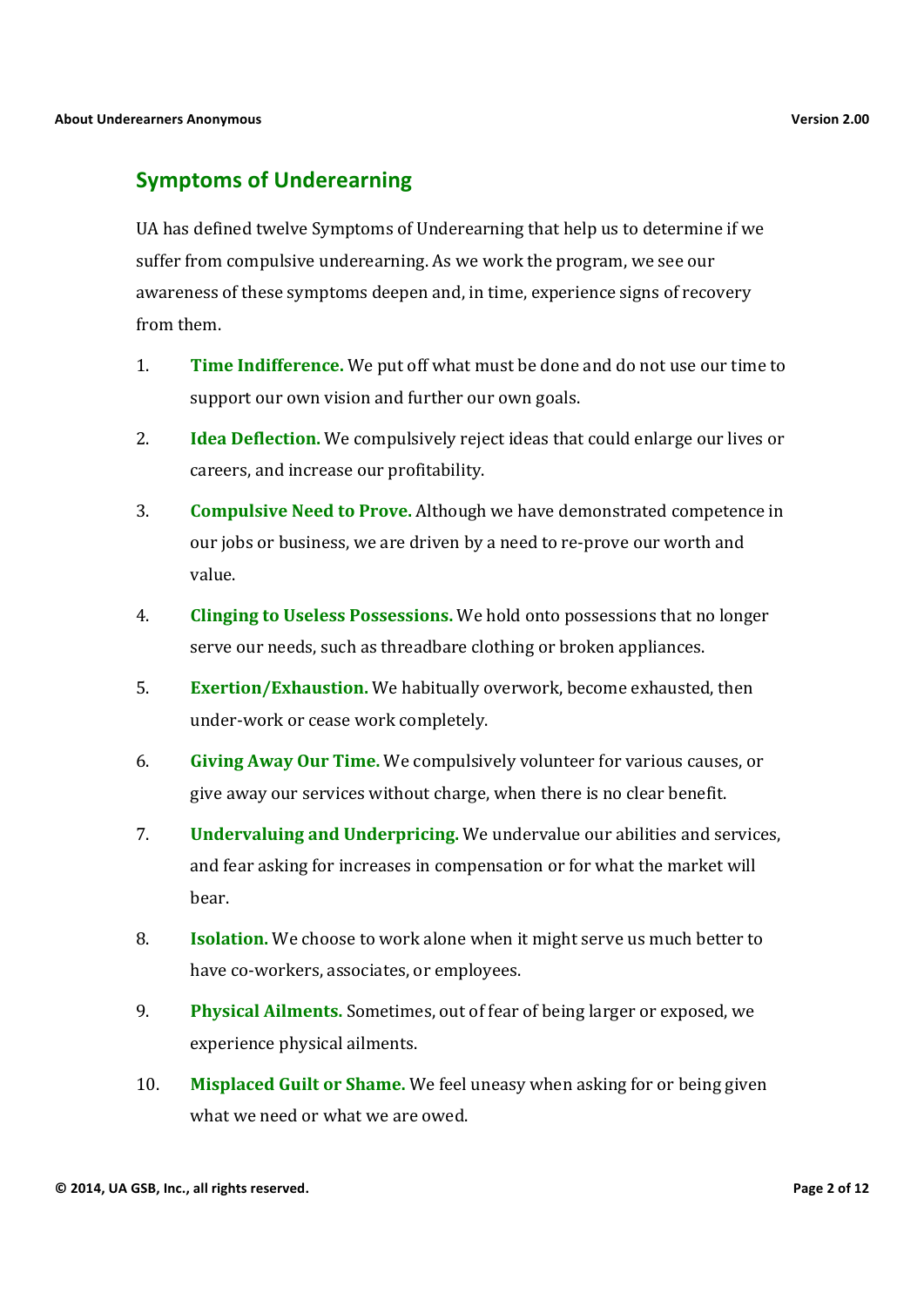- 11. **Not Following Up.** We do not follow up on opportunities, leads, or jobs that could be profitable for us. We begin many projects and tasks but often do not complete them.
- 12. **Stability Boredom.** We create unnecessary conflict with co-workers, supervisors and clients, generating problems that result in financial distress.

# **The Many Faces of Underearning**

An underearner is a person who hides from life. Many of us hide for years in the dissatisfaction of our circumstances. We do work that may allow us to eke out a living but doesn't truly serve us. Even though we may be angry and depressed by our work, we feel powerless to explore other options and take actions that would enable us to change, grow, and express ourselves more fully.

As underearners, we often live in a state of vagueness: vagueness about time, about money, about needs, about expenses, about our failures, even about our accomplishments. This lack of clarity covers both the good and the bad in our lives.

Many of us have the knowledge and vested authority to provide a professional service, but we compulsively shy away from promoting ourselves and avoid asking for enough money to generate a healthy profit. Others of us may charge a healthy amount for our work but we don't manage our cash flow effectively. Still others create antagonistic situations with clients and travel from one explosive business conflict to another. Finally, there are those of us who feel the need for one more course, one more credential, or one more degree, to avoid taking action with the knowledge, skills, and experience we already possess. Formal training and credentials can be valuable, additional courses can be essential and worthy of the investment in time and money, but for compulsive underearners, our self-defeating symptoms subvert our ability to use our education and training to any marketable advantage. We remain unable to ask for the interview, the position, or the raise.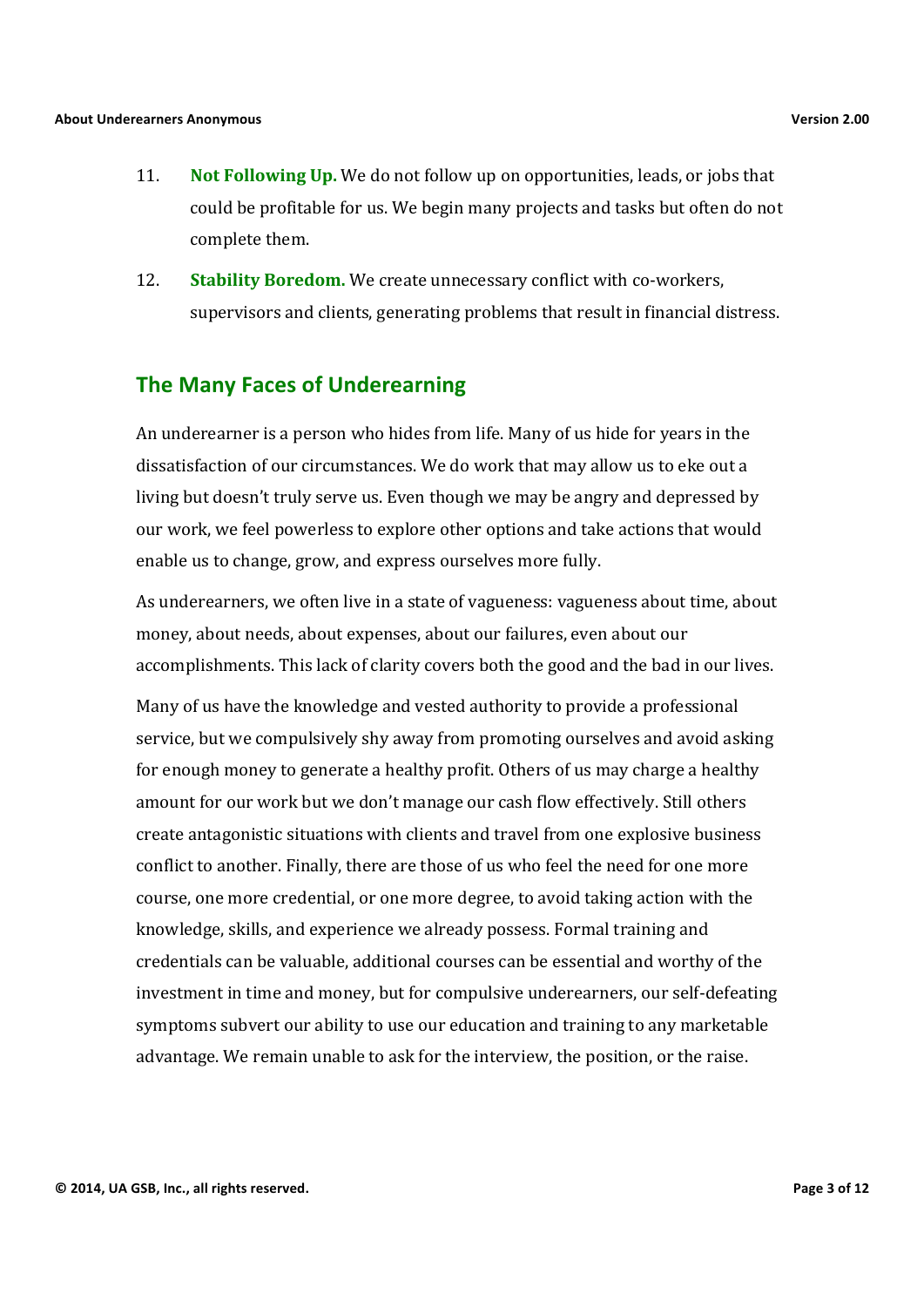Even when we acknowledge these self-sabotaging behaviors, we don't understand why there is only enough money to barely cover costs. As the saying goes, "charging" too little is like eating soup with a fork: you're always busy, but always hungry!"

Because we fear being visible—becoming larger and more exposed—we actually breed resentment toward the very community our talents could serve. This is the actor who resents the audience, the chef who resents the restaurant customers, or the painter who resents potential patrons. These are some of the reasons why many of us deny the need for continued and ongoing preparation and are unwilling to show up and take action. As a result, we live in a Grade-C reality, when we could live in a Grade-A reality. Grade-A requires visibility and presence.

#### **Why Do We Come to UA?**

We come to UA because our lives are not working. We don't earn enough money to provide for ourselves adequately. We may feel frustrated and unfulfilled in our work. We may be experiencing chronic fits and starts with creative projects that fizzle out. Or we may be exhausted from overworking. We don't know what to do.

When we first become interested in UA, it is usually through identification with the Symptoms. This identification is the first step of recovery from a disease that has affected many of us for decades and has made our lives unmanageable, whether we recognize it or not.

We may or may not be involved in other Twelve Step fellowships. If we are, then our other programs are just not hitting the nail on the head regarding our underearning. If we are not involved in another Twelve Step fellowship when we come to UA, we may be learning for the first time about addictive behavior, in this case about the compulsion to hide, to underearn. Ultimately we come to UA because we feel powerless over these symptoms.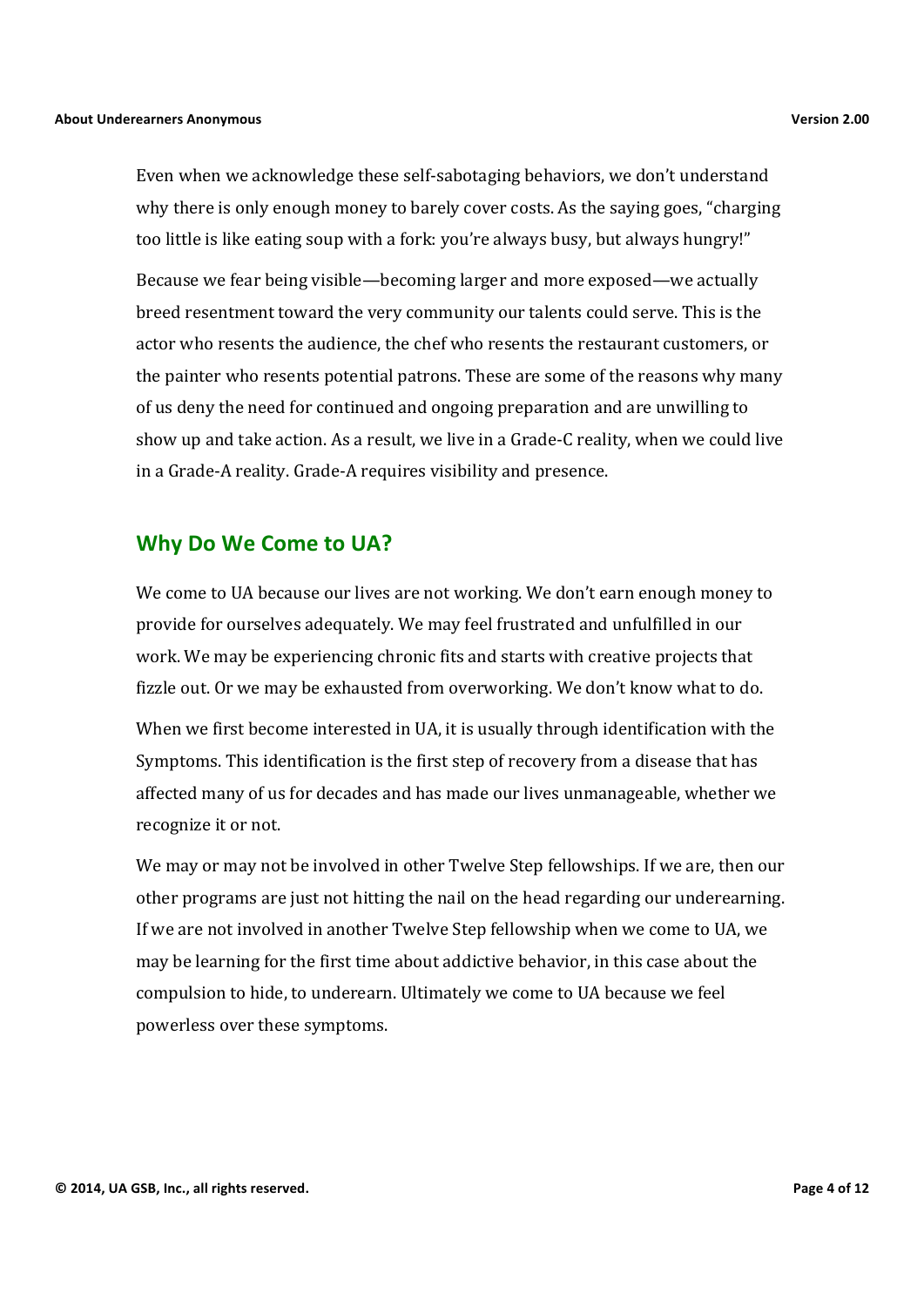#### **What Is Recovery in UA?**

Recovery in UA means developing and exercising spiritual muscle, which is at the core of any Twelve Step program. Specific to UA, recovery is also about developing a prosperous vision and being willing to take bite-sized actions to bring that vision alive through active participation in the program.

Recovery is about becoming visible in a positive way. It is about being prepared to show up and do a good job—wanting to do a good job and not create difficulties for ourselves or for others. It is about the willingness to be visible and to serve to the best of our ability whatever our given direction.

Besides suiting up and showing up, recovery requires that we ask for what we need and become willing to receive. When employed by others, recovery enables us to ask for a raise or a position of greater responsibility. Instead of taking an offer right away, we might say, "I have to go home and think about it," or "I need to talk with my advisor." If self-employed, our recovery empowers us to ask for a fair price and to feel fully entitled to receive what the market will bear. This ability to receive leads us to ask a question central to recovery in UA. How is this serving me?

Underearning is an unconscious process that forms habits and patterns of behavior that undermine our efforts. As we work the program, we move from a certain level of unconsciousness to clear consciousness about our earning and achieving. We begin to see the true quality of our lives with greater clarity. The first clearing of this fog may be uncomfortable, even painful. Yet, as we begin to question our circumstances—and ask, "How is this serving me?"—we move toward selfempowerment. Although we may not have immediate answers or see significant changes, the posing of this question is a clear sign that recovery is beginning.

What Is an Underearning Job? Many people new to UA ask this question, How do we know if an offer to work is an underearning trap or an opportunity to start at the beginning and work up? Of course the answer to this question is highly subjective. Sometimes we have to take a job in order to survive and to meet basic responsibilities for ourselves or for others. If these are our circumstances, then the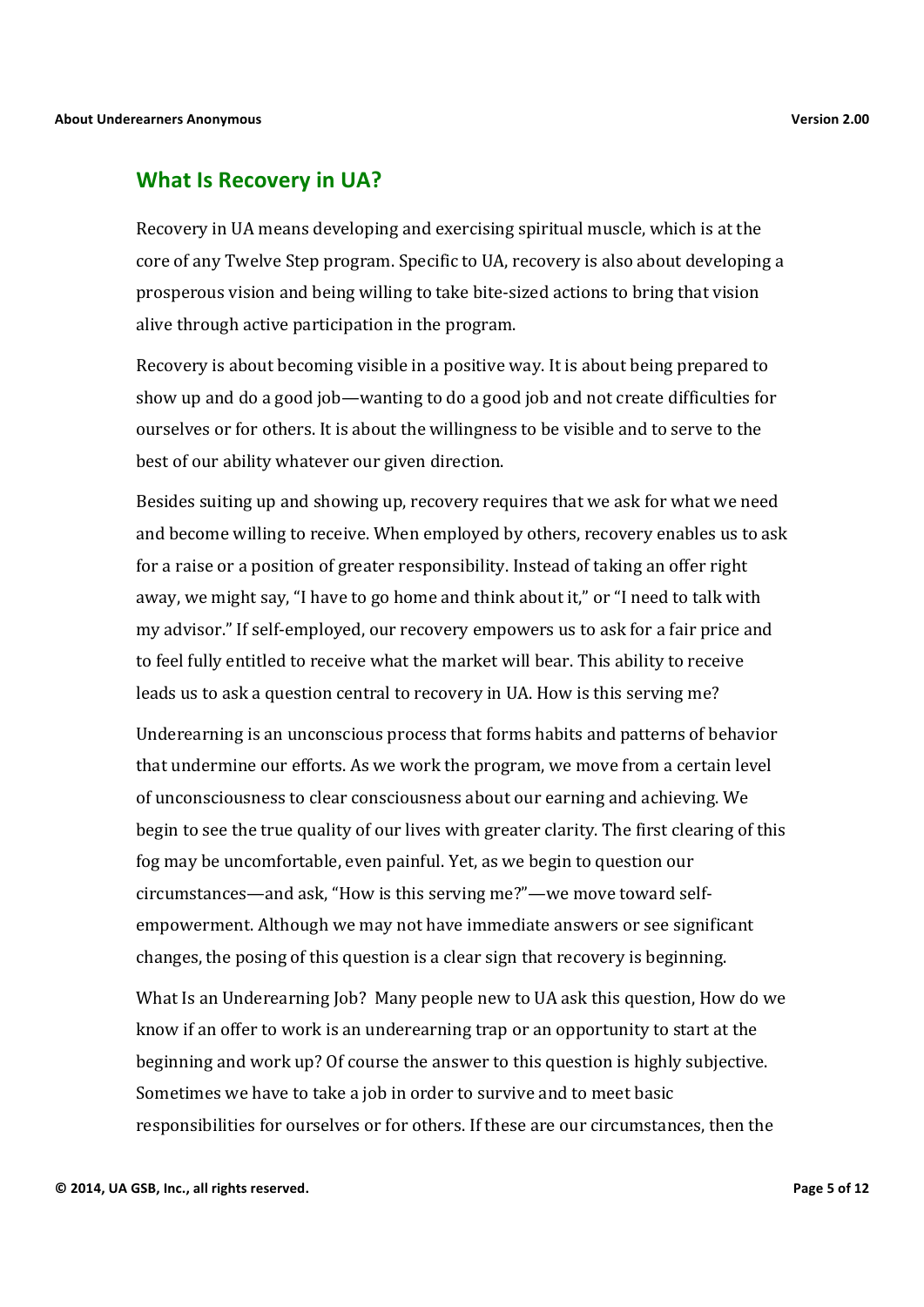questions become, "What am I doing now to foster my recovery? Am I working the program? Are there any circumstances I can change? Am I taking small steps each day to integrate the Tools of UA into my life?" Whether we are working for survival or making high figures, what we need to do is look at our participation in the program.

# **How Does UA Work?**

UA is focused on bringing people out of an experiential cave. The consequences of underearning are not illegal. No authority is going to arrest us or attach our bank account for hiding from life. Underearning is about having difficulty getting into action, and UA is focused on helping us to do just that. The program works when we work it.

A helpful metaphor is to think of UA as a four-legged chair. The four legs of the chair are Meetings, Step Work, UA Tools, and Service. Working the program is not only about showing up at Meetings. It is about working the Twelve Steps with a sponsor who has worked the Twelve Steps in UA (or step-partner or step-study group if a sponsor is unavailable). We ask ourselves, "Am I working the Steps? Do I have a Sponsor? Am I using the Tools? Am I doing service for other members and for the Fellowship?" There are seven Tools of UA that are specific to our program: Time Recording, Action Partners, Action Meetings, Possession Consciousness, Goals Pages, Solvency and Savings. We use these in conjunction with the five tools central to all Twelve Step fellowships. Meetings, Sponsorship, Service, Communication, and studying program Literature. As we engage in all these elements, we increase our contact with a power greater than ourselves.

Cultivating this connection with a power greater than ourselves, combined with the other elements of working the program, moves us slowly from a deprivation-based consciousness to a prosperity-based consciousness, from a life of inaction to a life of completing actions toward a larger vision. We do this one step at a time and with the support of the Fellowship.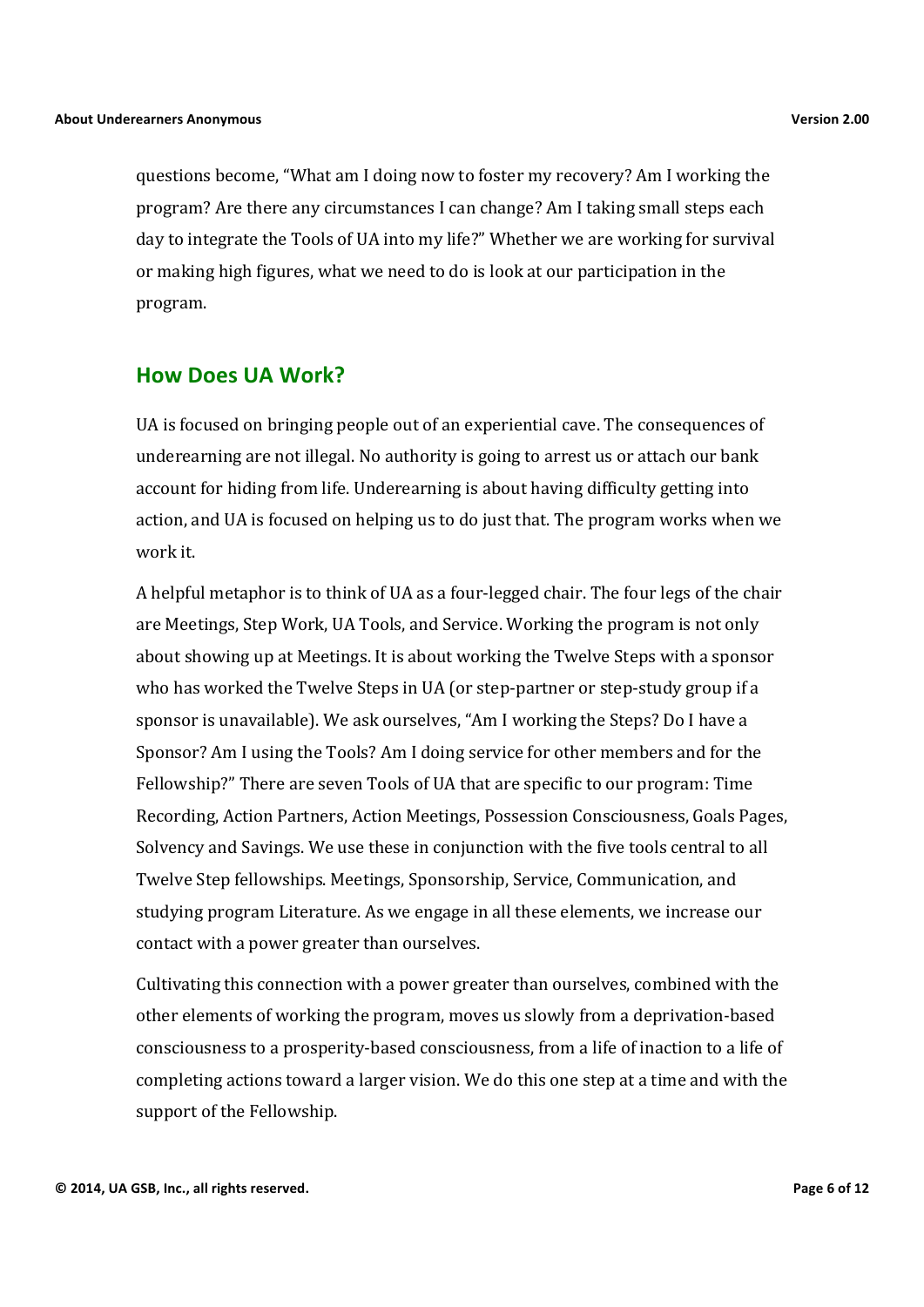# **How Do We Get Started in UA?**

The way to get started in UA is to attend meetings and to keep a written record of how we spend our time. Attending meetings supports our overall process of recovery. Time recording confronts our habit of living in vagueness; it ensures that we begin to see clearly and remember what we have accomplished as well as what we have not. As we learn to keep a written record of how we spend this finite resource, we gain much needed clarity. This is time sobriety.

The system or form we use—written or computerized, formal or informal—is not important. What is important is the practice of taking a relaxed, but regular inventory of what we do with our time. The information is illuminating. After a while, we see patterns. We see clearly what we actually do with the hours in our days and the days in our weeks. We see how much of our time is being spent on those goals we have declared and defined and how much is spent doing other things—another run to the market, three hours of volunteer work, sorting out that box of old photos, calling an old friend to chat, surfing the Internet. The list is endless, and varies for each of us.

Time recording also shows us clearly how much time each of us needs to complete specific activities. In some cases we overestimate, in others we underestimate. Like a trustworthy tugboat, these practices slowly guide us out of the fog, the chronic vagueness that has undervalued our time and impeded our prosperity. Without this awareness we are trying to navigate the complex terrain of life in a dense fog. Time recording illuminates the path and allows us to see, and to acknowledge, both what we have and have not accomplished. Seeing and acknowledging both is central to our recovery.

#### **Working the Twelve Steps and Sponsorship in UA**

A sponsor is someone who has worked the Twelve Steps within UA and is willing to guide us in our recovery.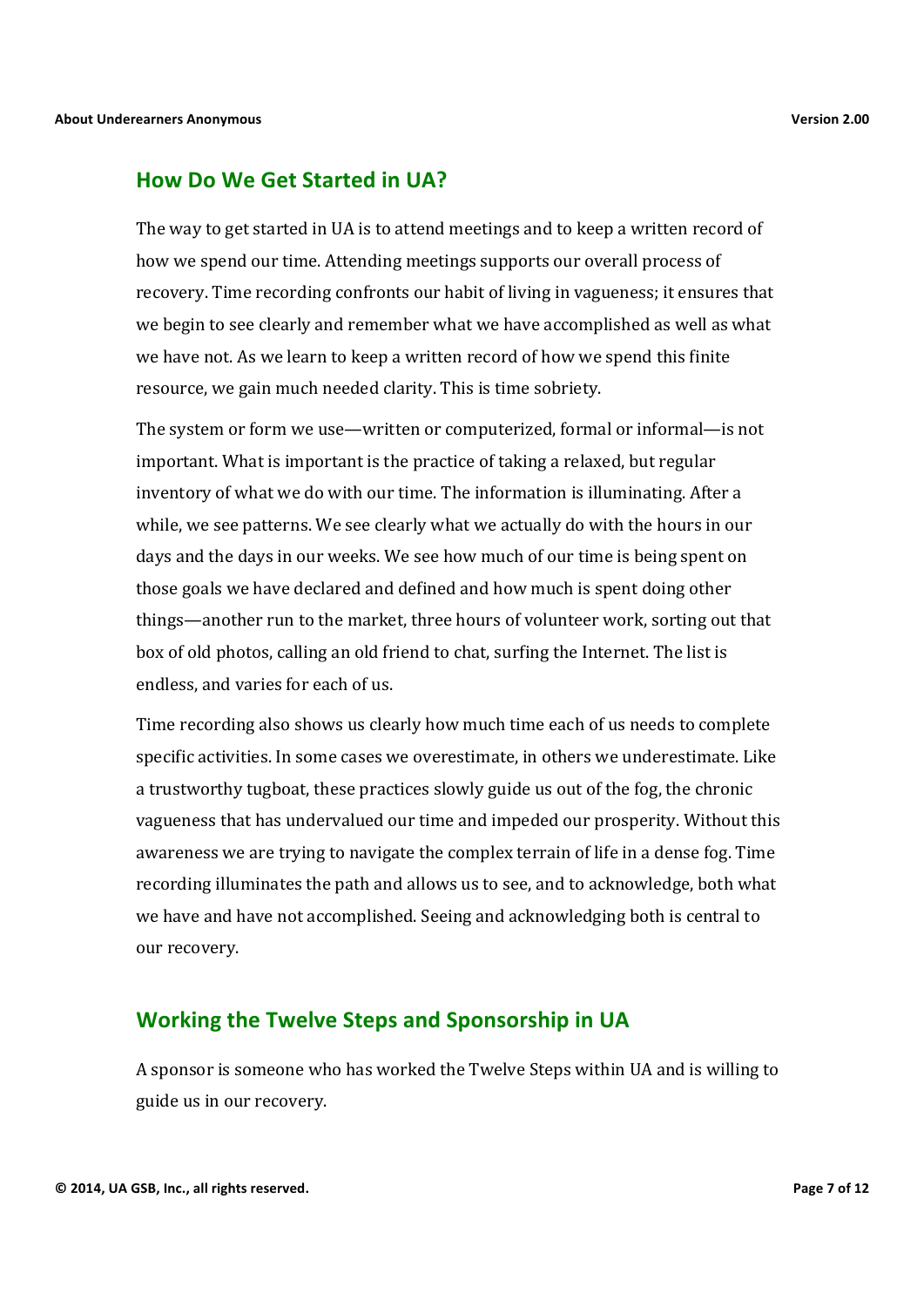Steps One, Two, and Three are where we begin the journey. We confront and admit our powerlessness over underearning and make a decision to turn our earning and achieving over to the care of God, as we understand God. We seek willingness. We ask to be guided by something beyond our own will in order to bring economic stability, and eventually prosperity, into our lives. For many of us this idea comes as a revelation. As we continue to work the UA program and achieve increased prosperity, it becomes easier for us to say, "This is more God's success than mine."

In Steps Four through Seven, we take a deep and thorough look at ourselves, admitting where our own defects of character have contributed to underearning. We take inventory as fearlessly as we can and share that inventory with a Sponsor, or co-Sponsor. We identify the major problems within ourselves that have contributed to our underearning. Then we ask to let them go, to have them removed.

Once we've looked at ourselves honestly and with compassion, we are ready to approach making amends to those we may have harmed, and proceed to Steps Eight and Nine. We look first for those people and relationships we may have harmed. With guidance from a Sponsor or Step Partner we proceed to make amends, forgiving others and ourselves so we can move forward. When we make our amends we take a new responsibility for our past actions. We release the mistakes we have carried from the past—some of which we may or may not have been aware—that have weighed us down and blocked our ability to welcome increased prosperity. It is a process of both accepting responsibility and also forgiving ourselves. Each of these bolsters a new sense of worthiness, and an ability to allow the good things of life to enter our lives.

Steps Ten, Eleven, and Twelve provide a structure to continue with what we have begun in the previous eight steps in UA. The Steps keep us honest with ourselves. They remind us to connect with a power greater than ourselves for guidance, and they encourage us to share with others, both our own experience and what has so generously been given to us.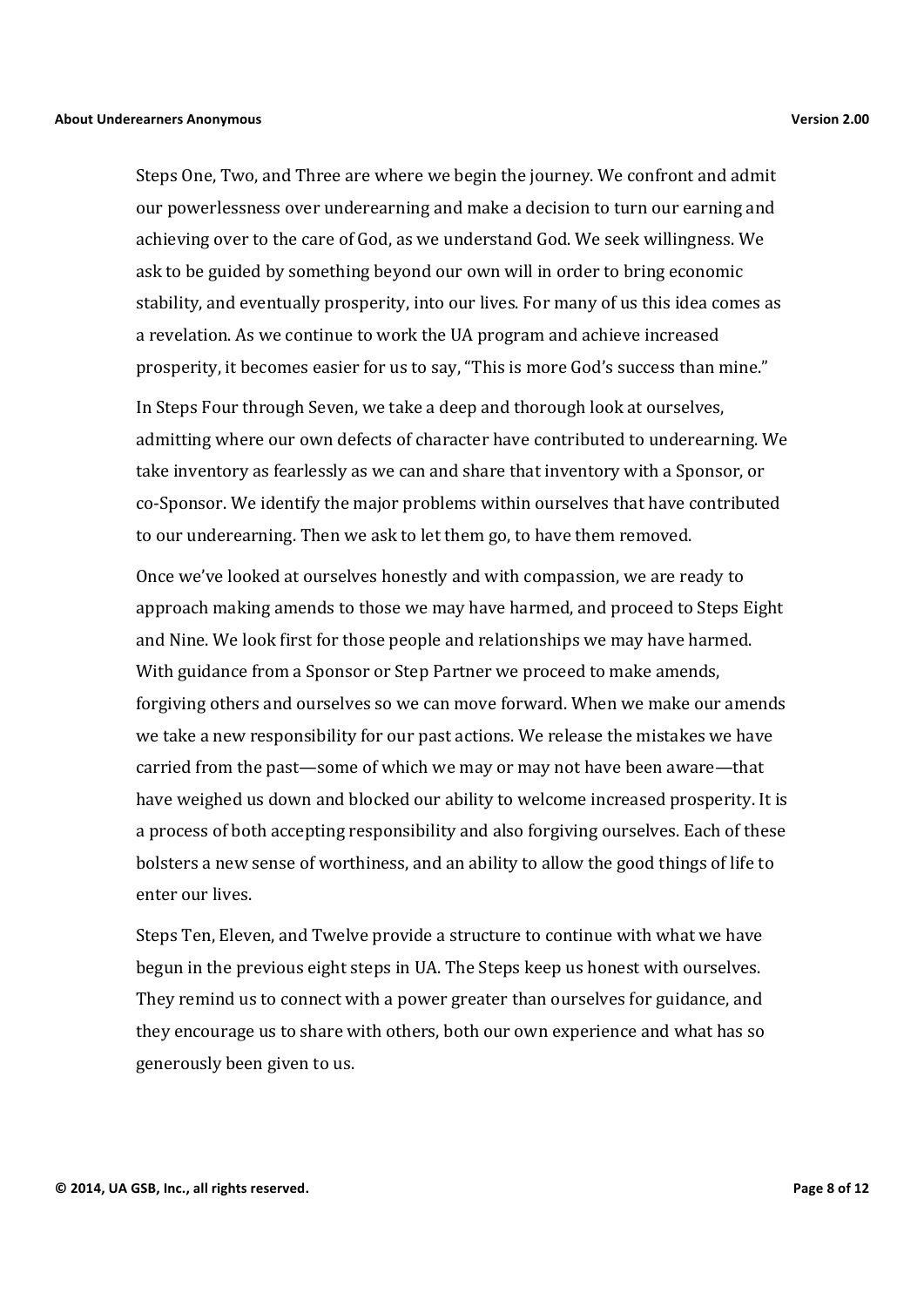#### **What Are the Promises of UA?**

We learn in Twelve Step recovery that personal understanding of the events from our past avails us nothing. In other words, the causes we have come to believe or accept for our underearning are not going to help us to change our lives. As we work with others in the program we learn to release our past and to focus on today and on the future – on our action steps and on our vision.

We begin to accept ourselves with compassion and to believe that we deserve greater fulfillment and a more prosperous life. As a result of working all aspects of the program an expanded vision of our lives begins to emerge. We begin to know ourselves better and think about using our true talents. We allow ourselves to want more out of life and we become willing to take the necessary action to achieve it. As a result we are also able to give more to others and to our communities, contributing to something larger than ourselves. It has been said that we cannot solve our problems with the same consciousness that created them. Through working the Steps, using the Tools, and giving Service, a shift in our consciousness occurs. We experience more gratitude, greater peace of mind and acceptance of ourselves. It is as if we have awakened from a deep sleep to a new life more fully realized and expressed.

#### **Tools&of&Underearners&Anonymous**

- 1. Time Recording. We must be conscious of how we spend our time. We keep a written record to increase awareness and support our focus on goals and the actions required to achieve them.
- 2. Meetings. We attend UA meetings regularly to share our experience, strength, and hope in order to help ourselves and others recover from underearning.
- 3. **Sponsorship.** We actively seek sponsorship with someone who has worked the Twelve Steps in UA and is willing to guide us in our recovery.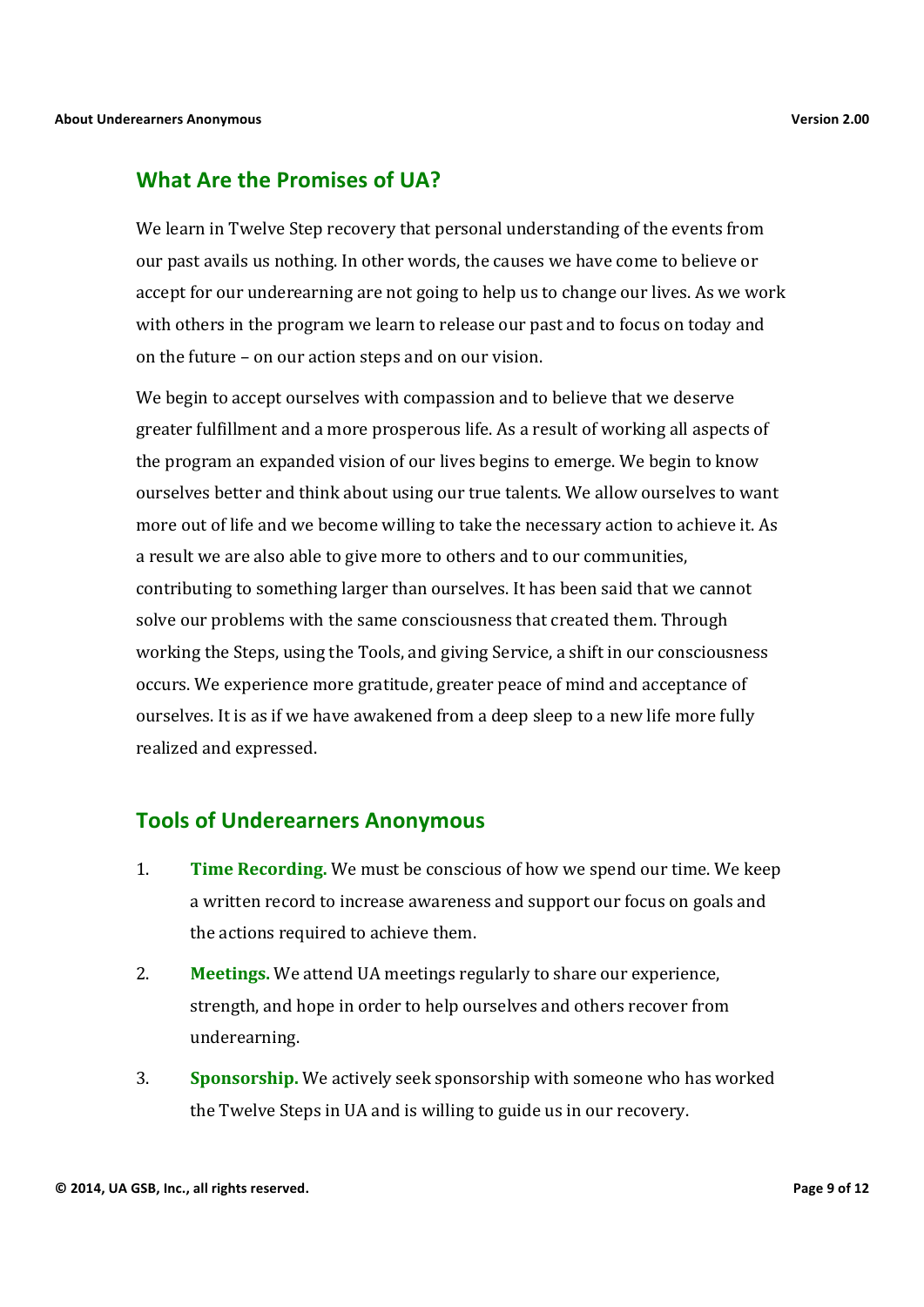- 4. Possession Consciousness. We routinely discard what no longer serves us in order to foster a belief that life is plentiful and that we will be able to provide ourselves with what we need.
- 5. **Service.** Giving service is vital to our recovery. It is through service to others, and to the Fellowship, that we keep what has been so generously given to us.
- 6. Goals Pages. We set goals for all aspects of our lives, write them down, measure our progress and reward achievement.
- 7. **Action Meetings.** We organize action meetings with other UA members to discuss our earning concerns and to generate actions that will bring more prosperity into our lives.
- 8. Action Partners. We connect regularly with one or more action partners regarding earning concerns in order to provide each other with accountability, continuity, and support.
- 9. Solvency. We do not debt one day at a time. Debting leads to underearning.
- 10. **Communication.** We contact other UA members to seek support, to diminish isolation, and to reinforce our commitments to action.
- 11. **Literature.** We read UA and other Twelve Step literature to strengthen our understanding of compulsive disease and the process of recovery.
- 12. **Savings.** Saving money demonstrates faith in the future and acceptance of the fact that money is a tool vital to our prosperous vision. We create and follow a savings plan on whatever scale we are able.

# **The Twelve Steps of Underearners Anonymous**

- 1. We admitted we were powerless over underearning  $-$  that our lives had become unmanageable.
- 2. Came to believe that a Power greater than ourselves could restore us to sanity.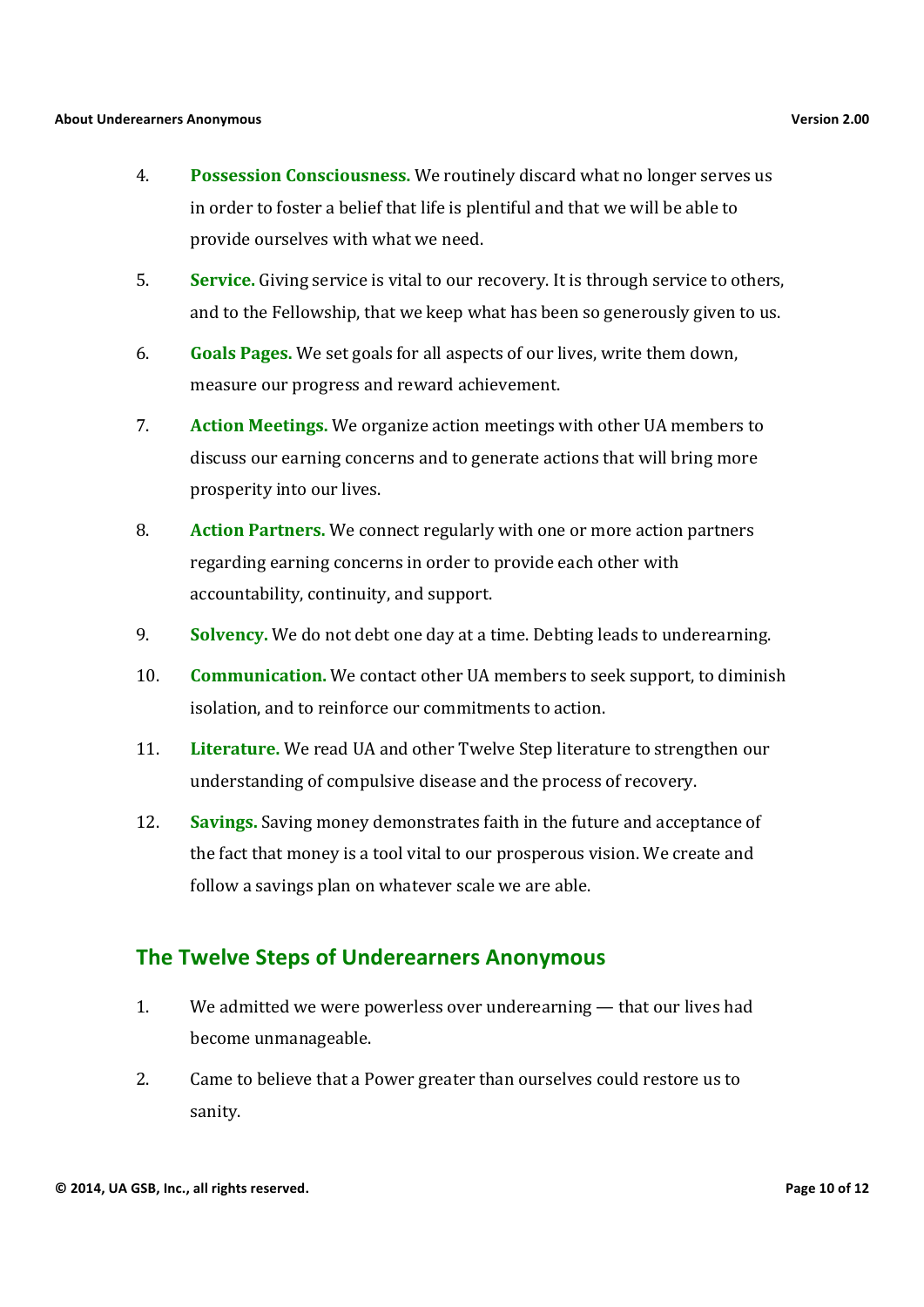- 3. Made a decision to turn our will and our lives over to the care of God as we understood God.
- 4. Made a searching and fearless moral inventory of ourselves.
- 5. Admitted to God, to ourselves, and to another human being the exact nature of our wrongs.
- 6. Were entirely ready to have God remove all these defects of character.
- 7. Humbly asked God to remove our shortcomings.
- 8. Made a list of all persons we had harmed and became willing to make amends to them all.
- 9. Made direct amends to such people wherever possible, except when to do so would injure them or others.
- 10. Continued to take personal inventory and when we were wrong promptly admitted it.
- 11. Sought through prayer and meditation to improve our conscious contact with God as we understood God, praying only for knowledge of God's will for us and the power to carry that out.
- 12. Having had a spiritual awakening as the result of these steps, we tried to carry this message to compulsive underearners, and to practice these principles in all our affairs.

# **The Twelve Traditions of Underearners Anonymous**

- 1. Our common welfare should come first; personal recovery depends upon UA unity.
- 2. For our group purpose there is but one ultimate authority  $-$  a loving God as is expressed in our group conscience. Our leaders are but trusted servants, they do not govern.
- 3. The only requirement for UA membership is a desire to stop underearning